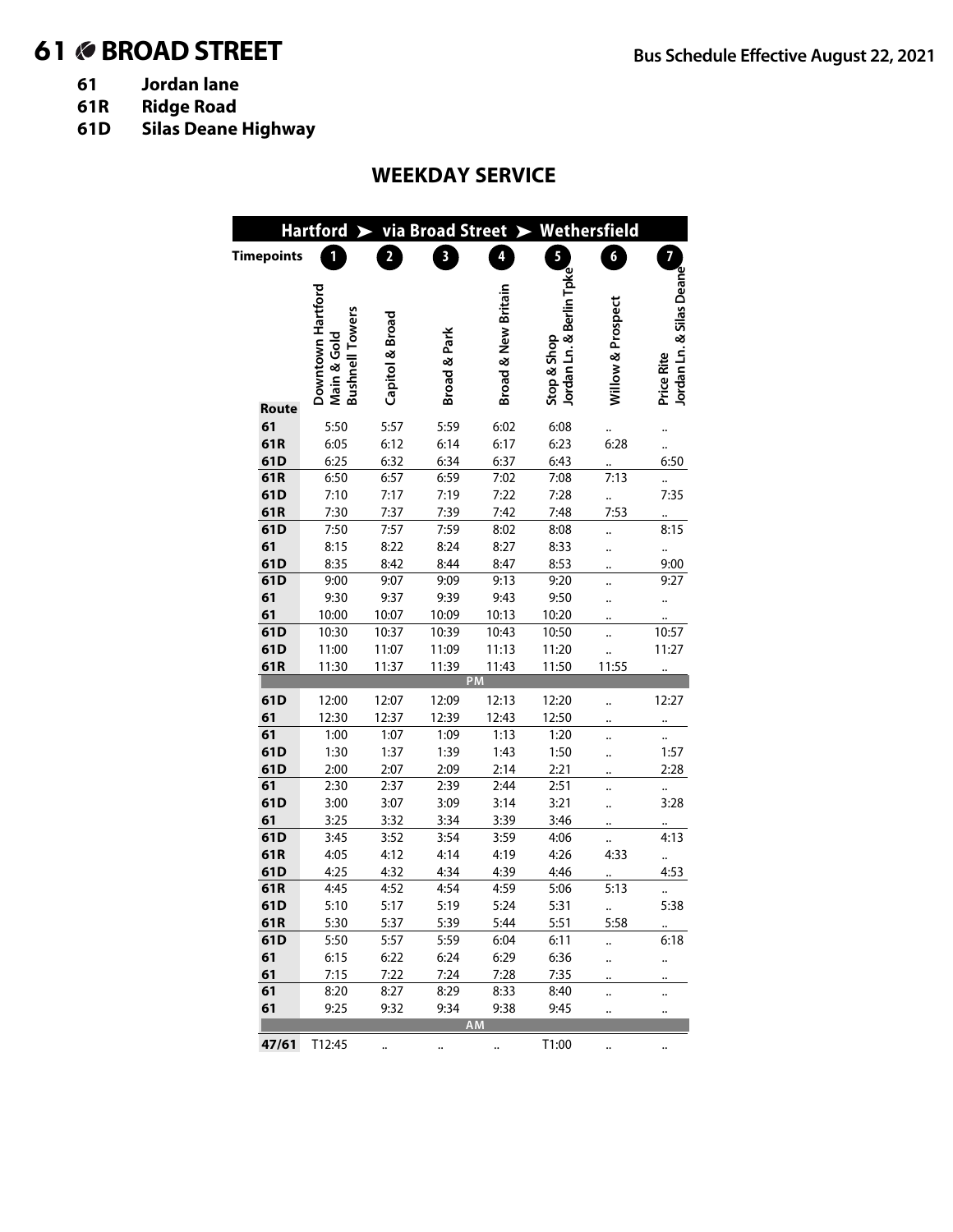# **BROAD STREET Bus Schedule Effective August 22, 2021**

- **61 Jordan lane**
- **61R Ridge Road**
- **61D Silas Deane Highway**

### **WEEKDAY SERVICE**

|                   |                              | Wethersfield $\blacktriangleright$ |                          | via Broad Street >             |                         | <b>Hartford</b>         |                        |
|-------------------|------------------------------|------------------------------------|--------------------------|--------------------------------|-------------------------|-------------------------|------------------------|
| <b>Timepoints</b> | $\overline{7}$               | 6                                  | $\overline{\mathbf{5}}$  | 4                              | $\overline{\mathbf{3}}$ | $\overline{\mathbf{2}}$ | 1                      |
|                   |                              |                                    |                          |                                |                         |                         |                        |
|                   | Jordan Ln. & Silas Deane     |                                    | Jordan Ln. & Berlin Tpke | <b>Broad &amp; New Britain</b> |                         |                         | Downtown Hartford      |
|                   |                              | Willow & Prospect                  |                          |                                |                         | Capitol & Broad         | <b>Bushnell Towers</b> |
|                   |                              |                                    |                          |                                | Broad & Park            |                         | Main & Gold            |
|                   | Price Rite                   |                                    | Stop & Shop              |                                |                         |                         |                        |
|                   |                              |                                    |                          |                                |                         |                         |                        |
| Route             |                              |                                    |                          |                                |                         |                         |                        |
| 61                |                              |                                    | 5:20                     | 5:28                           | 5:33                    | 5:35                    | 5:43                   |
| 61                |                              |                                    | 5:35                     | 5:43                           | 5:48                    | 5:50                    | 5:58                   |
| 61                |                              |                                    | 6:00                     | 6:08                           | 6:13                    | 6:15                    | 6:23                   |
| 61                |                              |                                    | 6:20                     | 6:28                           | 6:33                    | 6:35                    | 6:43                   |
| 61                |                              | 6:33                               | 6:40                     | 6:48                           | 6:53                    | 6:55                    | 7:03                   |
| 61                | 7:00                         |                                    | 7:05                     | 7:13                           | 7:18                    | 7:20                    | 7:28                   |
| 61                |                              | 7:18                               | 7:25                     | 7:33                           | 7:38                    | 7:40                    | 7:48                   |
| 61                | 7:40                         |                                    | 7:45                     | 7:53                           | 7:58                    | 8:00                    | 8:08                   |
| 61                |                              | 7:58                               | 8:05                     | 8:13                           | 8:18                    | 8:20                    | 8:28                   |
| 61                | 8:25                         |                                    | 8:30                     | 8:38                           | 8:43                    | 8:45                    | 8:53                   |
| 61                |                              |                                    | 8:50                     | 8:58                           | 9:03                    | 9:05                    | 9:13                   |
| 61                | 9:10                         |                                    | 9:15                     | 9:23                           | 9:28                    | 9:30                    | 9:38                   |
| 61                |                              |                                    | 9:35                     | 9:43                           | 9:48                    | 9:50                    | 9:58                   |
| 61                | 9:40                         |                                    | 9:45                     | 9:53                           | 9:58                    | 10:00                   | 10:08                  |
| 61                |                              |                                    | 10:05                    | 10:13                          | 10:18                   | 10:20                   | 10:28                  |
| 61                |                              |                                    | 10:35                    | 10:43                          | 10:48                   | 10:50                   | 10:58                  |
| 61                | 11:00                        |                                    | 11:05                    | 11:13                          | 11:18                   | 11:20                   | 11:28                  |
| 61                | 11:30                        |                                    | 11:35                    | 11:43                          | 11:48                   | 11:50                   | 11:58                  |
|                   |                              |                                    |                          | PM                             |                         |                         |                        |
| 61                |                              | 11:58                              | 12:05                    | 12:13                          | 12:18                   | 12:20                   | 12:28                  |
| 61<br>61          | 12:30                        |                                    | 12:35<br>1:05            | 12:43<br>1:13                  | 12:48                   | 12:50                   | 12:58                  |
| 61                |                              |                                    | 1:35                     | 1:43                           | 1:18                    | 1:20<br>1:50            | 1:28<br>1:58           |
| 61                | 2:00                         |                                    | 2:05                     | 2:13                           | 1:48<br>2:18            | 2:20                    | 2:28                   |
| 61                | 2:30                         |                                    | 2:35                     | 2:43                           | 2:48                    | 2:50                    | 2:58                   |
| 61                |                              |                                    | 3:10                     | 3:18                           | 3:23                    | 3:25                    | 3:33                   |
| 61                | $\ddot{\phantom{0}}$<br>3:35 |                                    | 3:40                     | 3:48                           | 3:53                    | 3:55                    | 4:03                   |
| 61                |                              |                                    | 4:00                     | 4:08                           | 4:13                    | 4:15                    | 4:23                   |
| 61                | 4:15                         |                                    | 4:20                     | 4:28                           | 4:33                    | 4:35                    | 4:43                   |
| 61                | $\cdot$                      | 4:35                               | 4:40                     | 4:48                           | 4:53                    | 4:55                    | 5:03                   |
| 61                | 5:00                         | $\ddotsc$                          | 5:05                     | 5:13                           | 5:18                    | 5:20                    | 5:28                   |
| 61                |                              | 5:20                               | 5:25                     | 5:33                           | 5:38                    | 5:40                    | 5:48                   |
| 61                | 5:40                         |                                    | 5:45                     | 5:53                           | 5:58                    | 6:00                    | 6:08                   |
| 61                |                              | 6:00                               | 6:05                     | 6:13                           | 6:18                    | 6:20                    | 6:28                   |
| 61                | 6:25                         |                                    | 6:30                     | 6:38                           | 6:43                    | 6:45                    | 6:53                   |
| 61                |                              |                                    | 6:45                     | 6:53                           | 6:58                    | 7:00                    | 7:08                   |
| 61                |                              |                                    | 7:53                     | 8:00                           | 8:04                    | 8:06                    | 8:13                   |
| 61                |                              |                                    | 8:58                     | 9:05                           | 9:09                    | 9:11                    | 9:18                   |
| 61                |                              |                                    | 10:03                    | 10:10                          | 10:14                   | 10:16                   | 10:23                  |
|                   |                              |                                    |                          | <b>AM</b>                      |                         |                         |                        |
| 61                |                              |                                    | 1:00                     | 1:04                           | 1:06                    | 1:08                    | 1:13                   |